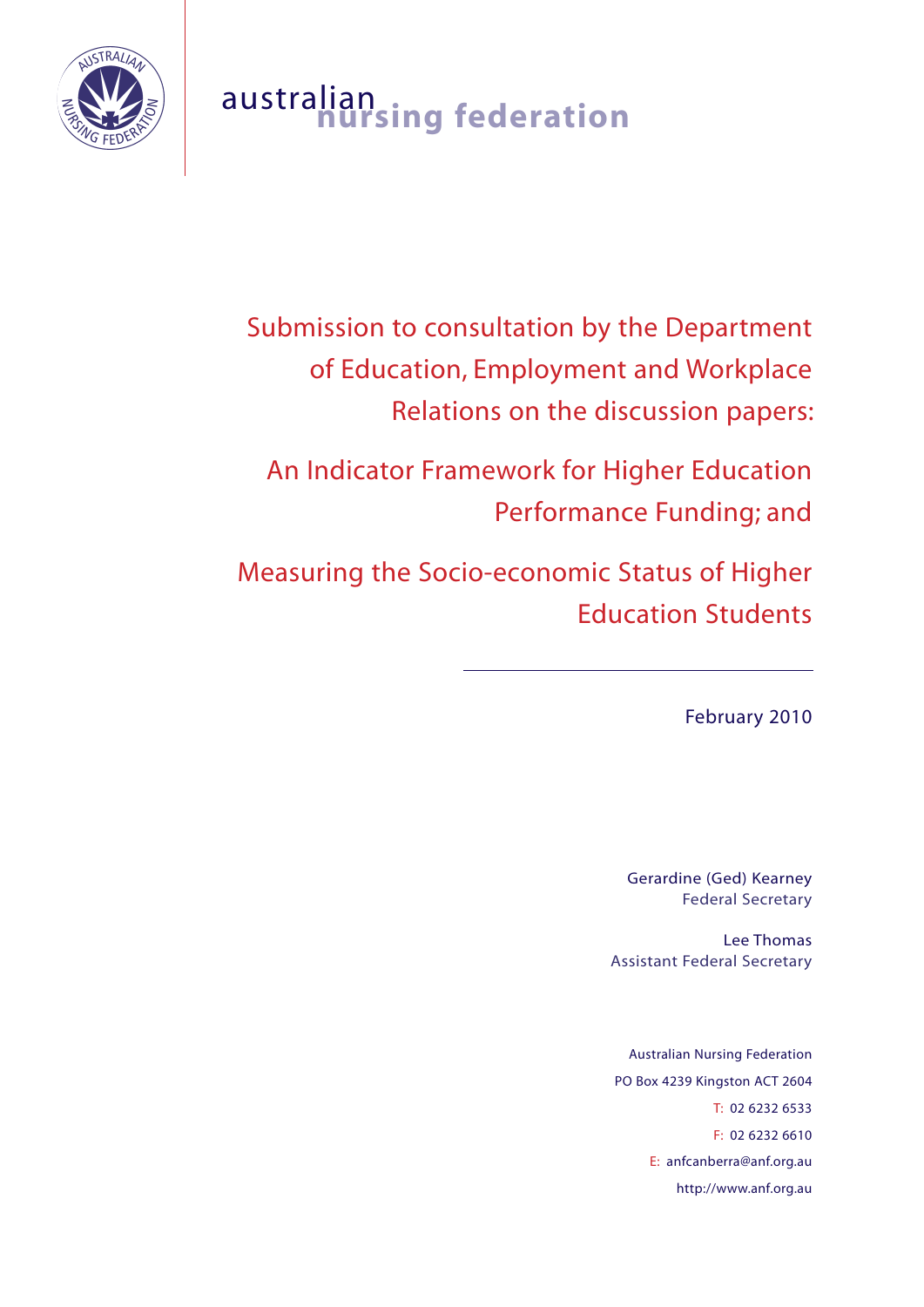# 1. Introduction

The Australian Nursing Federation (ANF) was established in 1924. The ANF is the largest professional and industrial organisation in Australia for nurses and midwives, with Branches in each State and Territory of Australia.

The core business for the ANF is the professional and industrial representation of our members and the professions of nursing and midwifery.

With a membership of over 175,000 nurses and midwives, members are employed in a wide range of enterprises in urban, rural and remote locations in both the public and private health and aged care sectors.

The ANF participates in the development of policy relating to: nursing and midwifery practice, professionalism, regulation, education, training, workforce, socio-economic welfare, health and aged care, community services, veterans' affairs, occupational health and safety, industrial relations, social justice, human rights, immigration, foreign affairs and law reform.

The ANF is pleased to provide comment to the Department of Education, Employment and Workplace Relations (DEEWR) on the two discussion papers: An Indicator Framework for Higher Education Performance Funding; and Measuring the Socio-economic Status of Higher Education Students.

# 2. Education of the nursing and midwifery professions

Nurses and midwives form the largest health profession in Australia,<sup>1,2</sup> providing health care to people throughout their lifespan, and across all geographical areas of Australia. They practice in: homes, schools, communities, general practice, local councils, industry, offshore territories, aged care, retrieval services, rural and remote communities, Aboriginal and Torres Strait Islander health services, hospitals, the armed forces, universities, mental health facilities, statutory authorities, general businesses, and professional organisations.

There are two levels of nurse in Australia: registered nurses and enrolled nurses. The education of registered nurses and midwives occurs in the higher education sector. The minimum level of qualification for entry to practice for registered nurses and midwives is a university-based bachelor degree program, with a minimum length equivalent to six full-time semesters.<sup>3</sup> There are a plethora of post graduate programs available to, and taken up by, registered nurses and midwives, from graduate certificate through to post doctoral studies.

Australian Nursing Federation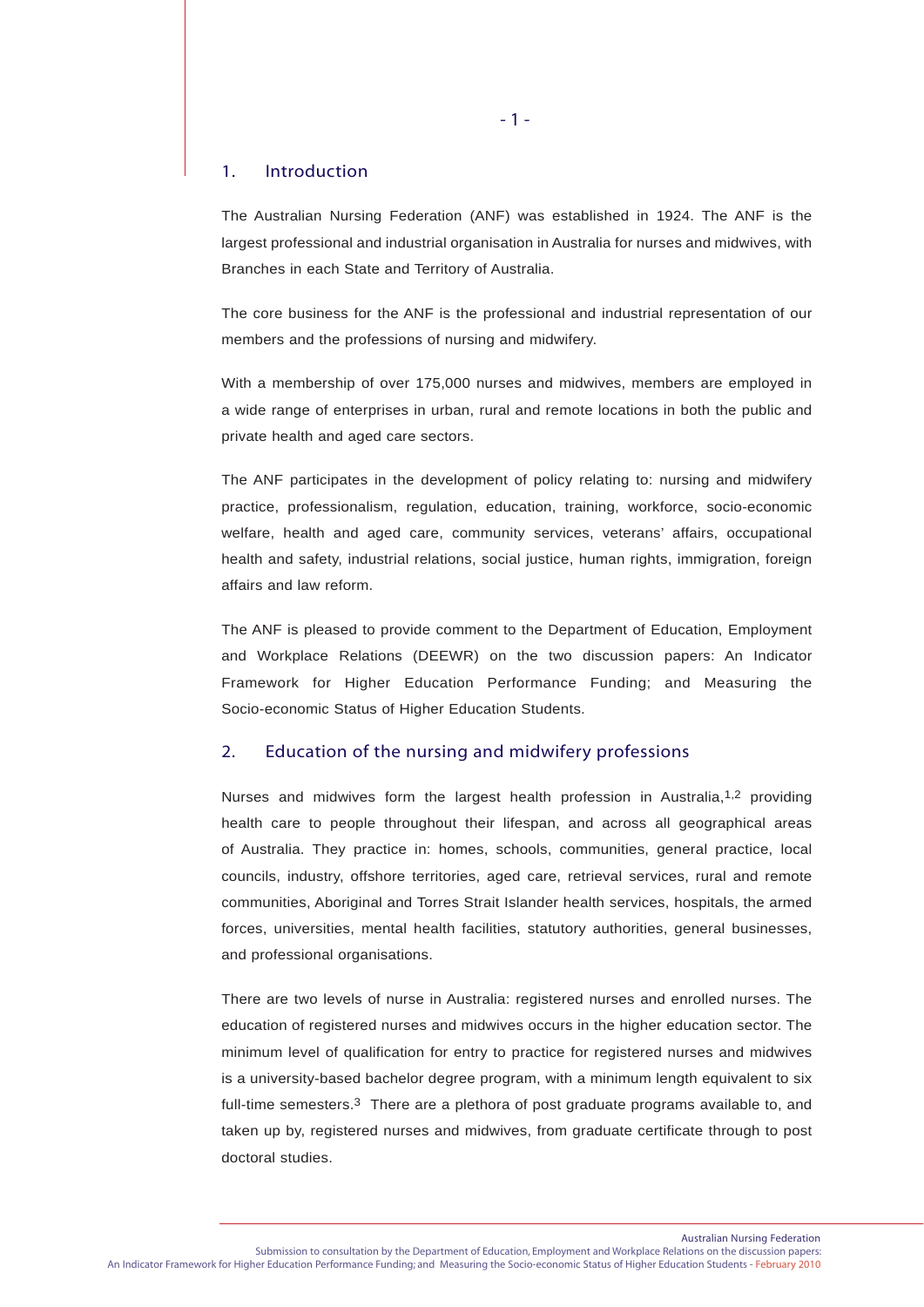There are approximately 40 schools of nursing and midwifery within the Australian university sector providing education to around 23,000 students across three year levels each year. Approximately 7,000 undergraduate nursing and midwifery students graduate each year.4 The quality of Australian nursing and midwifery education is recognised with an excellent international reputation producing nursing and midwifery graduates to work in every sector of the health care industry. That reputation however, and the ability of nursing and midwifery education providers to deliver quality education to a sufficient number of nursing and midwifery students to meet workforce demand, is under threat as the shortfall in funding to schools of nursing and midwifery is forcing some universities to abandon nursing and midwifery courses in favour of more lucrative or better income producing disciplines.

# 3. An Indicator Framework for Higher Education Performance Funding

The ANF notes the following elements of the Australian Government's agenda for higher education and is supportive of these proposed measures to form an indicator framework for higher education performance:

- To increase the number of Australians with bachelor-level qualifications
- To increase the higher education participation of people from underrepresented groups
- To enhance engagement and thus improve student outcomes, and
- To improve the quality of learning and teaching.

The submission to follow will highlight aspects of the Government's agenda which have particular relevance to nursing and midwifery education in the higher education sector.

# 3.1 Increase the number of students who graduate with a bachelor degree, particularly low SES students

The ANF supports the Government's agenda to increase the numbers of students who graduate with a bachelor degree, particularly those students who have a low socioeconomic status (SES). This is unlikely to happen for nursing/midwifery however, given the following commentary.

The ANF has lobbied consistently over a number of years for an increase in the number of places for undergraduate nursing/midwifery students in Australian universities. While there have been increased allocations over recent years the numbers are still not sufficient to meet demand in the health and aged care systems in some States and Territories.

Australian Nursing Federation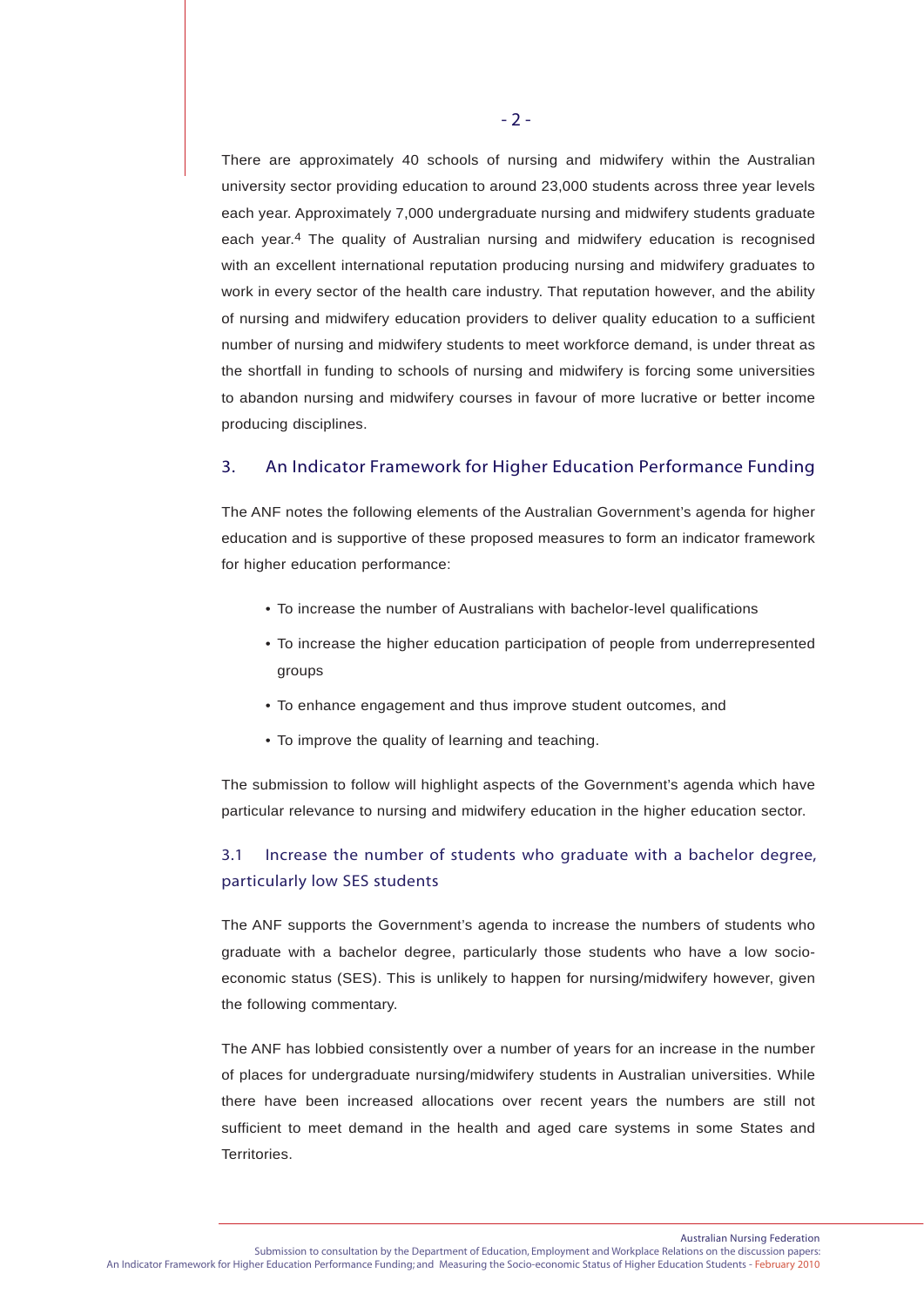A report produced by Universities Australia<sup>5</sup> showed that 2,833 eligible applicants for the undergraduate nursing degree were not offered a place in 2008. This equates to almost 20% of nursing course applicants missing out despite nursing being recognised, at that time, as an area of national workforce shortage. The nursing shortage Australia has experienced over the past decade has been exacerbated by insufficient funding. Universities have either had capped student places or have been unable to fill additional allocated places due to insufficient funding of the clinical component of the nursing course.

The nursing profession prides itself on offering career pathways to women who would otherwise not have an opportunity for a rewarding career in the workforce. Facilitating access to this cohort of women would be of great benefit to the community as well as the profession. Adequate public funding for both undergraduate and post graduate education places must be ensured for the profession to compete for workers in a rapidly shrinking pool of potential students.

The available demographics for commencing nursing/midwifery undergraduate students show over half are of mature age  $(>=20 \text{ years})^6$  and the majority are female. Currently, criteria to establish low SES background relates only to geographic area and postcode of the student's home. Anecdotal evidence shows that many of the female nursing student cohort are single parents/single income earners/supporting dependant families while studying for their nursing/midwifery degree. A further potential cohort for nursing includes Indigenous women and non-English speaking background women from poorer countries, who may or may not be able to get financial support from families for their education due to negative cultural gender bias or low family income. The financial status of all of these women is therefore relatively tenuous during their student years.

While possibly these students may not meet the established criteria for low SES backgrounds, the ANF believes that they should.

#### **The ANF recommends that:**

**The Government ensures that the criteria developed for low SES background takes full account of those factors that distinguish the mature age entry and disadvantage of many females into the Australian education sector.**

# **Individual student funding contribution.**

Until 2010 nursing was identified as a national priority area and so assigned to the lowest band for annual student contribution amounts. However, students commencing in nursing/midwifery undergraduate programs from the start of 2010 can expect to pay around 25% more for their degree than those who started in 20097 as nursing/midwifery is no longer to be subsidised as a national priority area.

Australian Nursing Federation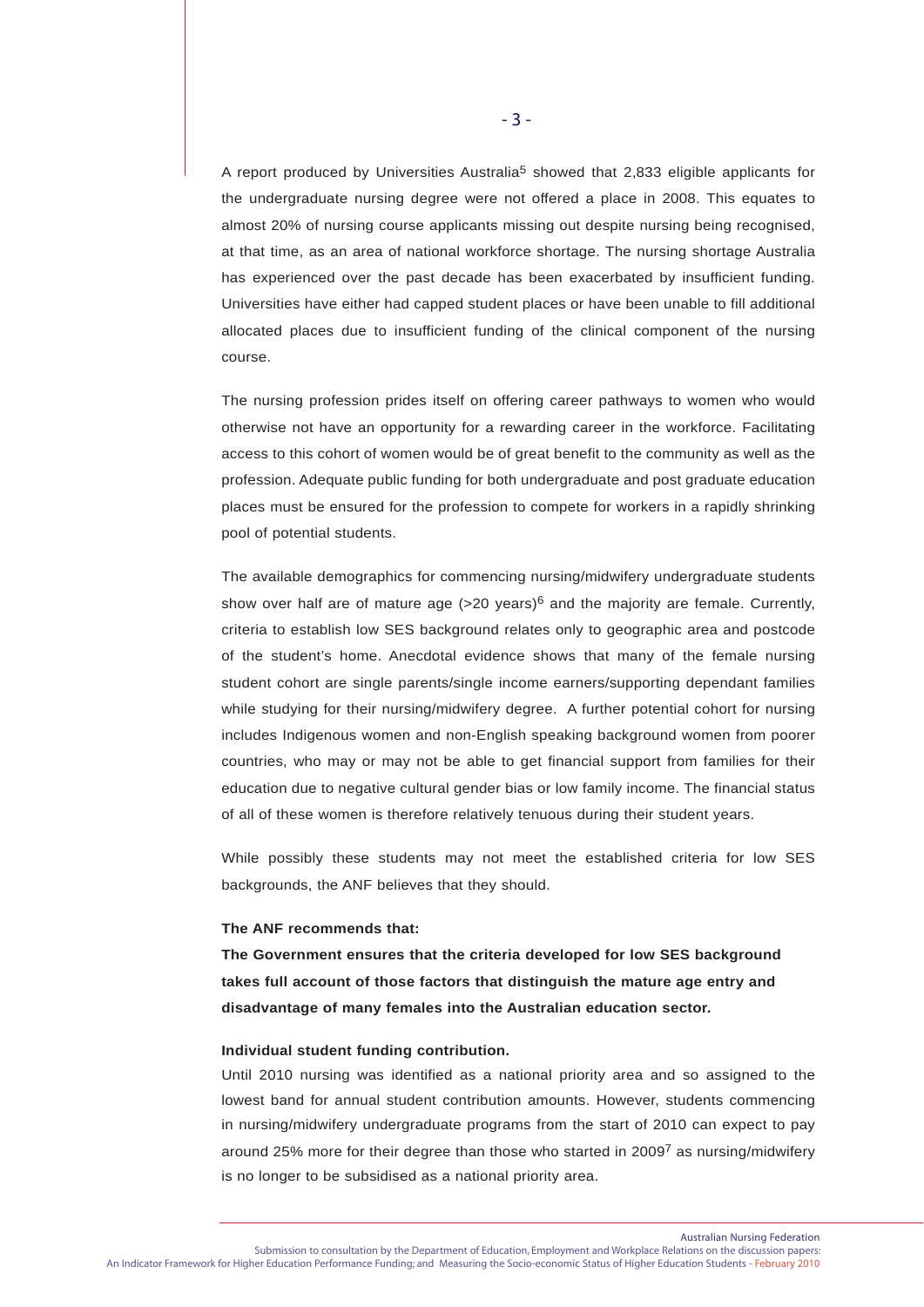For the student nurse/midwife this means an increase in up front costs while they are at university, or an increase in the amount of repayment once they are in the workforce. Although there is the promise of reduced debt repayment for newly graduated nurses/ midwives, their beginning salaries do not easily accommodate the level of repayment required on debt incurred for their education. This is especially pertinent given the previous commentary regarding those disadvantaged female cohorts.

The Australian Government funds a range of scholarship programs for nurses and midwives to undertake undergraduate education courses. These scholarship programs have provided financial assistance to hundreds of scholars who would otherwise not have been able to enter the fields of nursing or midwifery. However, the scholarship programs have from their inception been heavily oversubscribed, with only the top small percentage of applicants able to access funding. There is a large number of people who are eligible for university education but who can not proceed with studying in nursing/ midwifery programs due to lack of personal funds to allow them to do so.

In addition, the current undergraduate scholarships have not increased in value over the past years to allow for increased cost of accommodation and living expenses; nor do they provide funding for potential students who reside in metropolitan areas.

The ANF strongly supports the proposed goal of the Government to develop strategies for increasing the numbers of people from low SES backgrounds to be able to undertake bachelor degree programs. There are people in this financial category from Indigenous and non-English speaking backgrounds who would be invaluable as health professionals because of their intimate understanding of the cultural challenges faced by many people interacting with the health system. They are tending not to access education at this level at present because of a variety of reasons including low family finances precluding them from remaining in secondary school to the level required for a nursing/midwifery degree entry or from supporting them to undertake a degree program. This potential nursing workforce also often requires additional support to assist with overcoming language barriers, which means a greater funding commitment from the Government.

#### **The ANF recommends that:**

**The Government extend the nursing/midwifery scholarship program (in both the number of scholarships and the amount offered), to enable access to funding support for undergraduate courses, to a greater number of people: from low SES backgrounds; from Indigenous and non-English speaking backgrounds; and from all geographic areas.**

Australian Nursing Federation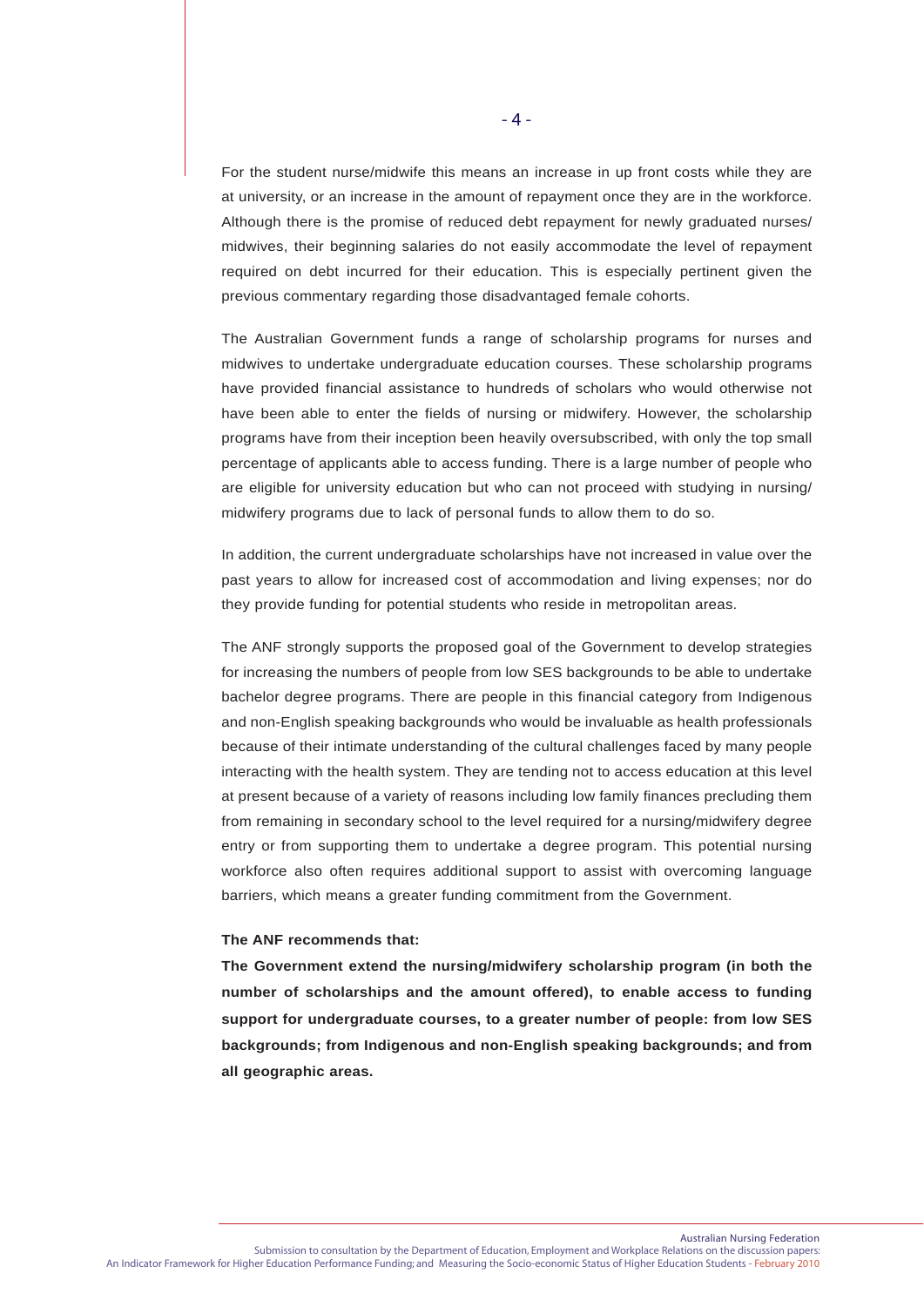#### 3.2 Improve the overall teaching, learning and support provided to students

#### **Funding for Schools of Nursing and Midwifery**

There is a widely held view in the nursing and midwifery professions that the current funding models, and in particular the discipline groupings and relativities within the education funding cluster mechanism for the health professions, are disadvantageous for nursing and midwifery. The current funding cluster arrangements favour medicine over the other health professions. This disparity is anachronistic and must be addressed.

Nursing and midwifery education will be funded in 2010 at \$11,903 per Equivalent Full Time Study Load (EFTSL) compared to \$19,235 per EFTSL for medical students.<sup>8</sup> The resources required to teach the health sciences to nursing, midwifery and allied health students are the same as those for medical students and a failure to address the relativities is forcing universities to consider abandoning nursing and midwifery courses in favour or other more lucrative courses. Nursing and midwifery courses should be funded by the Commonwealth Government at a level that reflects the true cost of delivering up-to-date, relevant and high quality curricula.

The changes to the student contribution band (that is, from national priority to Band 1), while meaning an increase in the amount payable by the student nurse/midwife, will give the Government fee relief, but will not result in an increase in the amount the Government funds the school of nursing and midwifery. With the disparities in funding of courses as outlined above, and the high cost of nursing/midwifery courses to universities, the ANF urges the Government to move swiftly to provide additional and fairer funding support to nursing/midwifery undergraduate programs. The ANF considers that investment in our nursing/midwifery workforce should be placed as a highest priority by the Government in efforts to address the shortage of nurses/midwives in Australia.

#### **Funding for Clinical experience**

The issue of funding for clinical placements for undergraduate nursing students was considered by the National Review of Nursing Education and the National Nursing and Nursing Education Taskforce (N3ET) reviews. N3ET referred the matter to the Higher Education Review which resulted in an increase in Commonwealth financial contribution to institutions offering nursing/midwifery courses. There was an acknowledgement in this funding decision that "the additional funding will be required to be directed towards the costs associated with clinical practice in nursing …".9 Any funding increases occurring since that time have fallen short of the true cost to education providers and health service providers for clinical placements for undergraduate nurses and midwives.10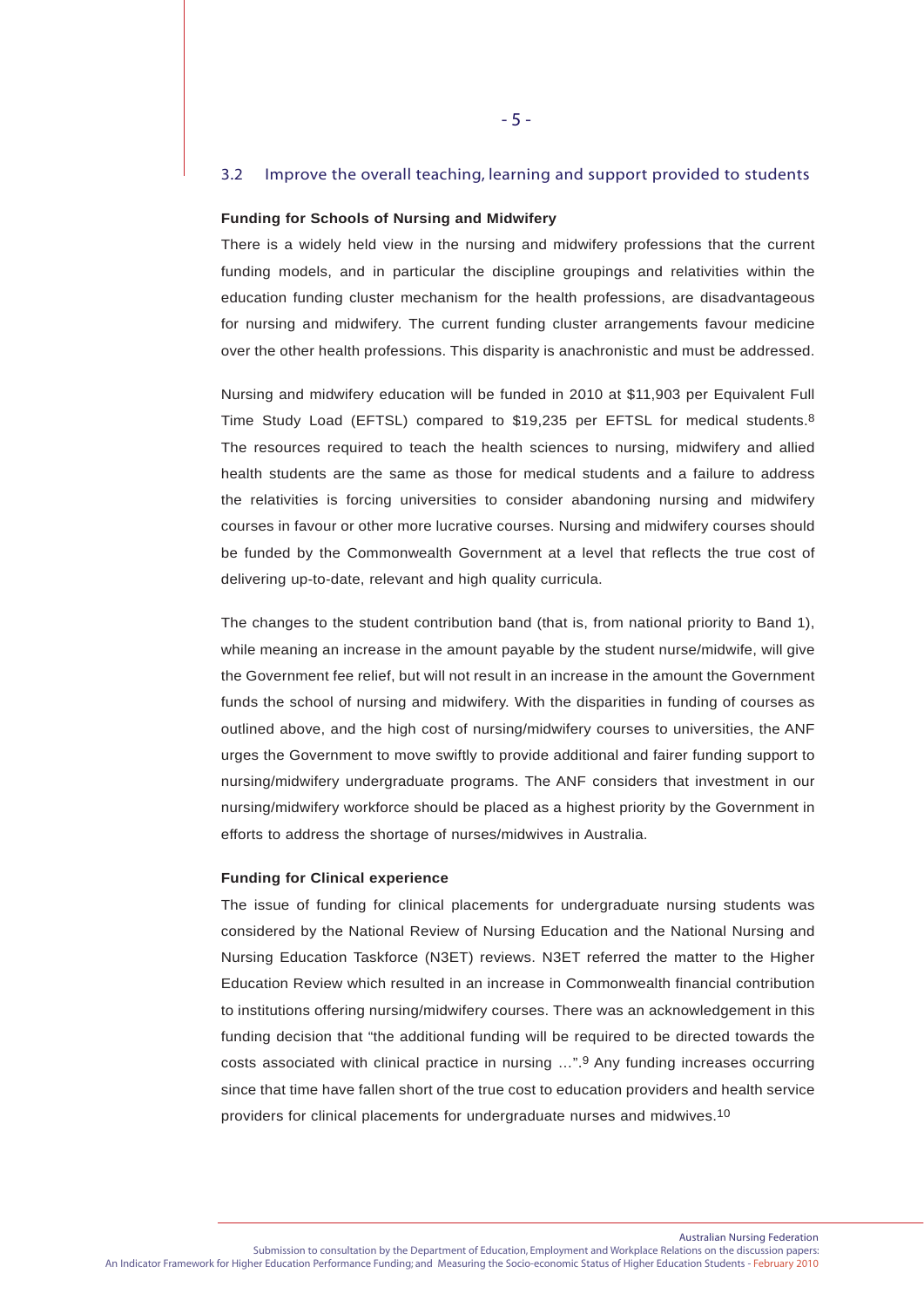The COAG announced in November 2008 a commitment to providing funding directly to subsidise clinical training places for nursing and midwifery. In its pre-budget submission to the government ANF estimated a shortfall of about \$3,000 per student per year for clinical education.11

Capacity and access to nursing and midwifery clinical placements would improve, particularly in rural areas, if students were assisted with the costs of accommodation and transport necessary to undertake the placement. This was highlighted in recent consultations with the National Health Workforce Taskforce. Rural relocation allowances need to be reviewed to address the requirements of students moving within the State or Territory. Currently the assistance that may be provided to rural nursing/midwifery students is only given if the student has an interstate placement. This funding situation should be amended.

Funding to support clinical placements for nursing students is also inadequate, and is a key factor in the inability of nursing schools to fund sufficient clinical placements for students to meet their education requirements. Increasingly universities are relying on simulated clinical environments to deliver clinical education, however, research to demonstrate the effectiveness and/or limitations of this approach is not available.

The extra costs associated with clinical placement in rural and remote locations should be recognised and funded.

#### **The ANF recommends that:**

**The Government further improve the level of funding for undergraduate nursing and midwifery education courses to ensure theoretical and clinical placement support at a level commensurate with other health professional courses and which can achieve adequate support for beginning practitioners.**

# 4. Measuring the Socio-economic Status of Higher Education Students

The ANF does not support the current determination of a student's SES status being made on the geographic area or postcode of the student's home. This definition is not broad enough to take into account individual situations and may in fact disadvantage a student whose postcode is not identified as a low SES area. The ANF agrees that while this gives an indication of the level of disadvantage in a student's community, as the DEEWR discussion paper points out "it is only one aspect of an individual's circumstances and it is important that measures of SES reflect a range of dimensions which indicate an individual student's SES".

Australian Nursing Federation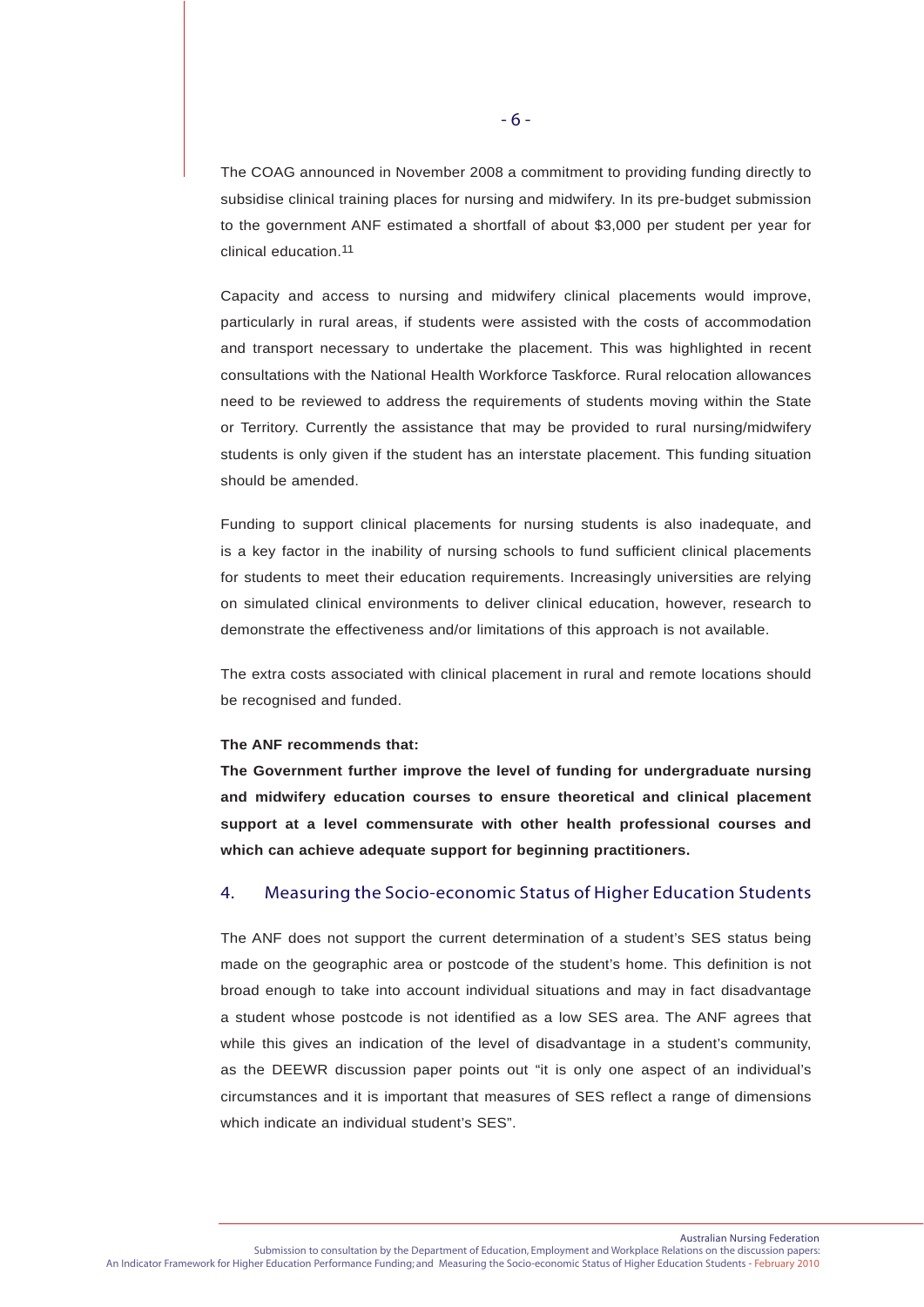The ANF considers that funding support for people of low SES status should commence in pre-higher education school years as it is often the case that these students experience disadvantage in being able to attain the level of education required to enter tertiary level studies. This is due to a variety of reasons such as insufficient family funds to allow them to stay at school or to engage in extra activities which would assist their education, or a home environment not conducive to studying (overcrowding, poor nutrition, English language not spoken in the home, absences from school due to family issues). The ANF is pleased to see that DEEWR has commissioned research in this area by the National Centre for Student Equity in Higher Education at the University of South Australia. The ANF urges the Government to act on the important findings of the resultant report: *Interventions in schools as a means to improve higher education outcomes for disadvantaged (particularly low SES) students – A design and evaluation matrix for university outreach in schools.*12

The ANF is therefore fully supportive of strategies to provide funding for "intensive support" for students during their earlier level studies and then on into their higher education courses. This funding support should cover a range of assistance mechanisms including for example, mentoring, food for healthy eating, extra tuition, extra curricular activities (such as field trips, camps), accommodation, and/or travel.

The emphasis in the discussion paper seems to be on low SES school leavers entering higher education. As mentioned previously, the ANF wishes to again highlight the fact that low SES people wanting to enter nursing/midwifery undergraduate courses will also be from mature age categories, especially single parent mothers supporting dependant families. In this case the income of the 'parents' of higher education applicants is irrelevant to the equation of determining SES status.

## **The ANF recommends that:**

**The Government pursue strategies for early intervention funding support to low SES students in pre-higher education school years, to facilitate their ability to enter higher education courses.**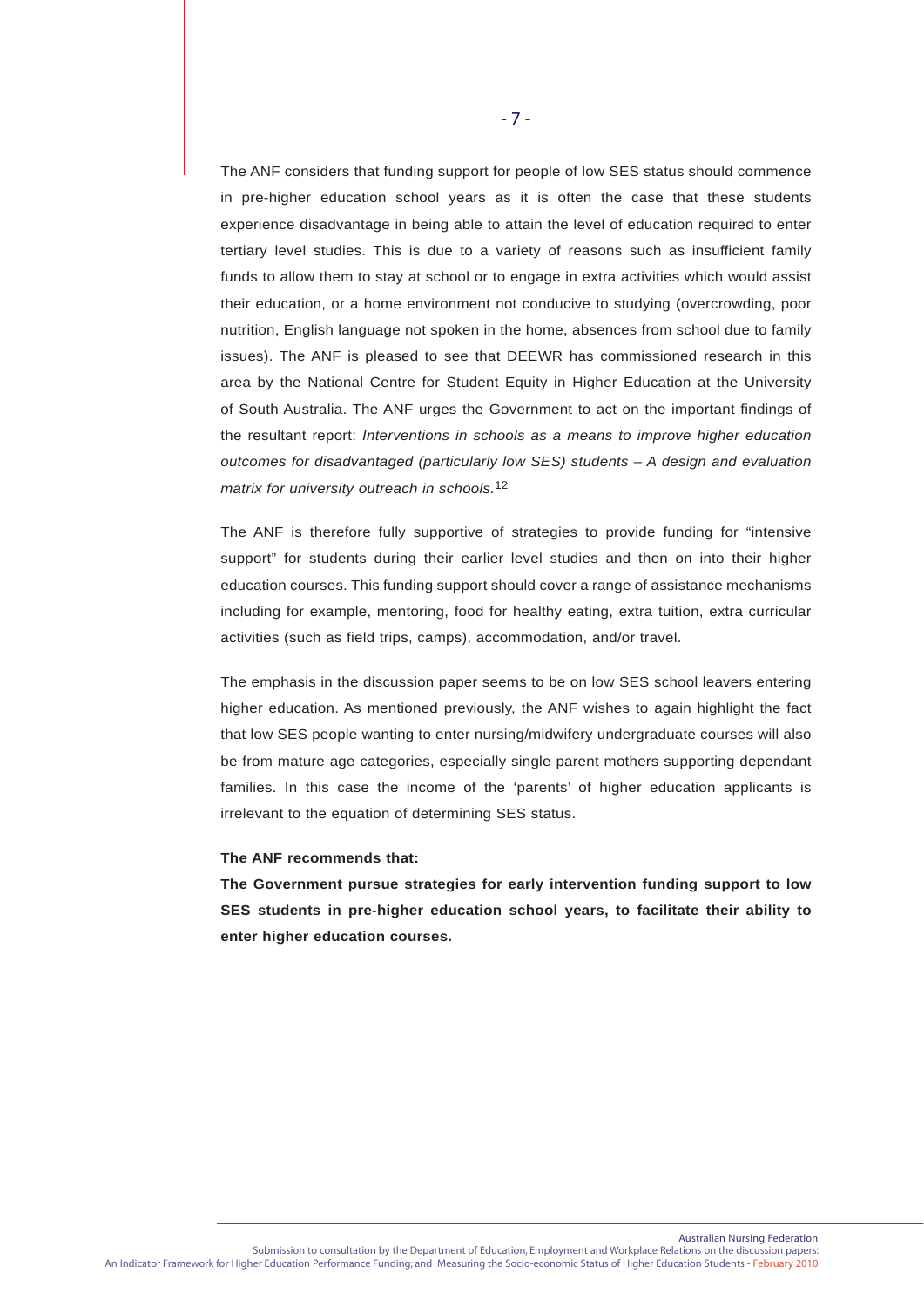# 6. Conclusion

The ANF welcomes the opportunity to provide comment to the Department of Education, Employment and Workplace Relations (DEEWR) on the two discussion papers: An Indicator Framework for Higher Education Performance Funding; and Measuring the Socio-economic Status of Higher Education Students.

In summary, the ANF recommends that:

- 1. The Government ensures that the criteria developed for low SES background takes full account of those factors that distinguish the mature age entry and disadvantage of many females into the Australian education sector.
- 2. The Government extend the nursing/midwifery scholarship program (in both the number of scholarships and the amount offered), to enable access to funding support for undergraduate courses, to a greater number of people: from low SES backgrounds; from Indigenous and non-English speaking backgrounds; and from all geographic areas.
- 3. The Government further improve the level of funding for undergraduate nursing and midwifery education courses to ensure theoretical and clinical placement support at a level commensurate with other health professional courses and which can achieve adequate support for beginning practitioners.
- 4. The Government pursue strategies for early intervention funding support to low SES students in pre-higher education school years, to facilitate their ability to enter higher education courses.

The ANF requests that there be a further round of consultation on these issues which includes resultant additional detail from the consultation process. The ANF would appreciate the opportunity to provide further comment once a greater level of detail is available on what the Government proposes as indicators for higher education performance funding and indicator measures of socio-economic status of higher education students.

- 8 -